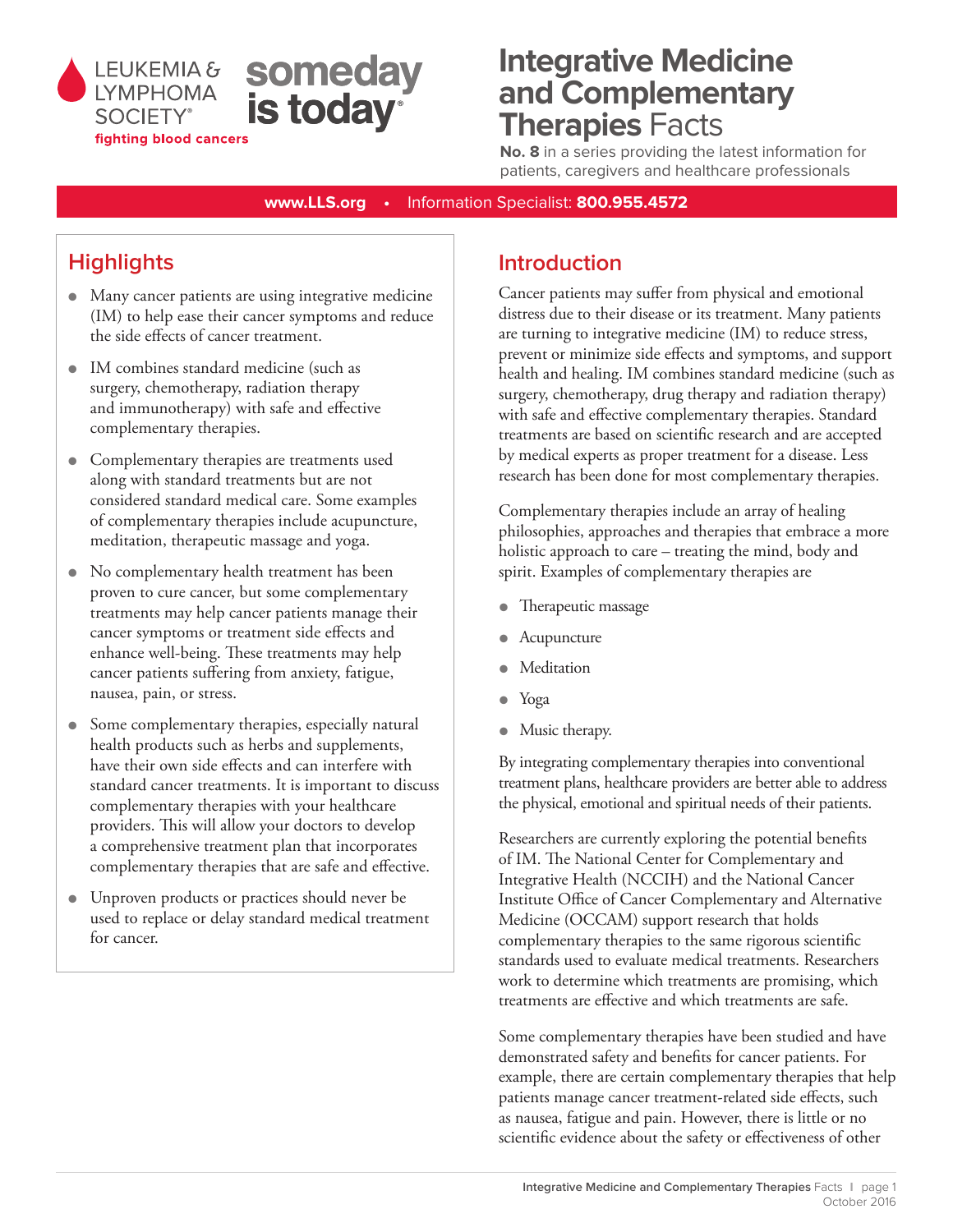complementary therapies. For this reason, it is important for patients to learn as much as they can about any of these therapies and to consult their healthcare provider before trying any of them.

A growing number of hospitals, cancer centers and individual healthcare providers offer complementary therapies as part of a patient's treatment plan. A number of major cancer centers have established IM services to make complementary therapies, such as music therapy, therapeutic massage, acupuncture, meditation and yoga, easily accessible to patients and families. As a result, some cancer patients taking advantage of these therapies can receive their complementary treatment and their primary cancer treatment in the same setting.

# **Understanding the Benefits and Risks of Complementary Therapies**

A growing number of people are turning to complementary therapies as a way to help manage symptoms, reduce side effects, and restore and promote a sense of control and vitality. Roughly two out of three cancer patients have tried at least one complementary therapy as part of their cancer care.

Existing scientific evidence has found that certain complementary therapies may alleviate cancer-related symptoms and treatment side effects such as nausea and fatigue. For example, acupuncture has been evaluated in a number of studies and is now recognized as a safe method for managing chemotherapy-associated nausea and vomiting, and it is effective for some patients. Many complementary therapies are gentle, relaxing and minimally invasive and provide ways for patients to develop an appreciation of themselves and an awareness of their inner strength. Some techniques are "passive," requiring limited participation such as massage and aromatherapy, while others are "active" such as yoga and tai chi.

Still, there are relatively few studies about the safety and effectiveness of most complementary therapies. To date, there is no definitive clinical evidence that any complementary therapies can slow cancer progression per se. Unproven products or practices should not be used to replace or postpone standard medical treatment. Delaying conventional cancer treatment can be dangerous and decrease the likelihood of a remission or a cure. Any treatments that are presented as alternatives to standard cancer therapies should be considered only within the context of clinical trials (See *Treatments Under Investigation* on page 4).

In spite of some patients' views that alternative and complementary therapies are natural and safe, there is research indicating that not all of these therapies are harmless. Cancer patients should consult with their healthcare providers before using any complementary therapies for any purpose, whether it is cancer-related or not. The following are examples of how alternative and complementary therapies could adversely affect patients.

- While approval is required by the U.S. Food and Drug Administration (FDA) for drugs to be prescribed for a particular condition or illness, therapies such as vitamins or herbal supplements are not considered drugs, but foods. Unlike drugs, they do not have to be tested by the FDA before they are available to consumers, so their effectiveness and safety is often unknown.
- Few herbal products have been tested for quality or side effects. Product quality is highly variable with varying concentrations of active ingredients. In addition, some herbal supplements may be contaminated with microorganisms, pesticides and heavy metals that can harm patients, particularly seriously ill patients. There are also concerns that certain herbal supplements can cause allergic reactions, gastrointestinal problems, liver damage or nerve damage.
- Some herbal supplements can either increase or lessen the effects of other medications, or they may interfere with the metabolism of the drugs, making them less effective. For example, the herb St. John's wort, which is sometimes used to treat depression, can make some cancer treatments such as imatinib (Gleevec®) less effective. Conversely, some herbs can increase the effectiveness of a drug causing more side effects. Some herbs can affect blood thinners such as warfarin and make the blood too thin or too thick, increasing a patient's risk of bleeding or blood clots.
- Vitamins in high doses can also have similarly unwanted side effects. They can cause adverse effects and are prone to interact with other drugs and dietary supplements. For instance, some studies have shown that high doses of vitamin C may reduce the effectiveness of chemotherapy drugs in leukemia, lymphoma and multiple myeloma patients. Some chemotherapy treatments use free radicals to destroy cancer cells. Vitamin C may neutralize these free radicals and reduce the effectiveness of various chemotherapy drugs such as doxorubicin, methotrexate and cisplatin.

Many oncologists advise their patients to avoid these products during chemotherapy and radiation therapy. Patients undergoing cancer treatment should not take any dietary supplements unless they are prescribed by a doctor.

The FDA and the Federal Trade Commission (FTC) have warned the public to be aware of fraudulent cancer treatments. The internet is full of "miracle cures," "scientific breakthroughs," and "secret ingredients" to treat or prevent cancer. Some of these fraudulent treatments may be dangerous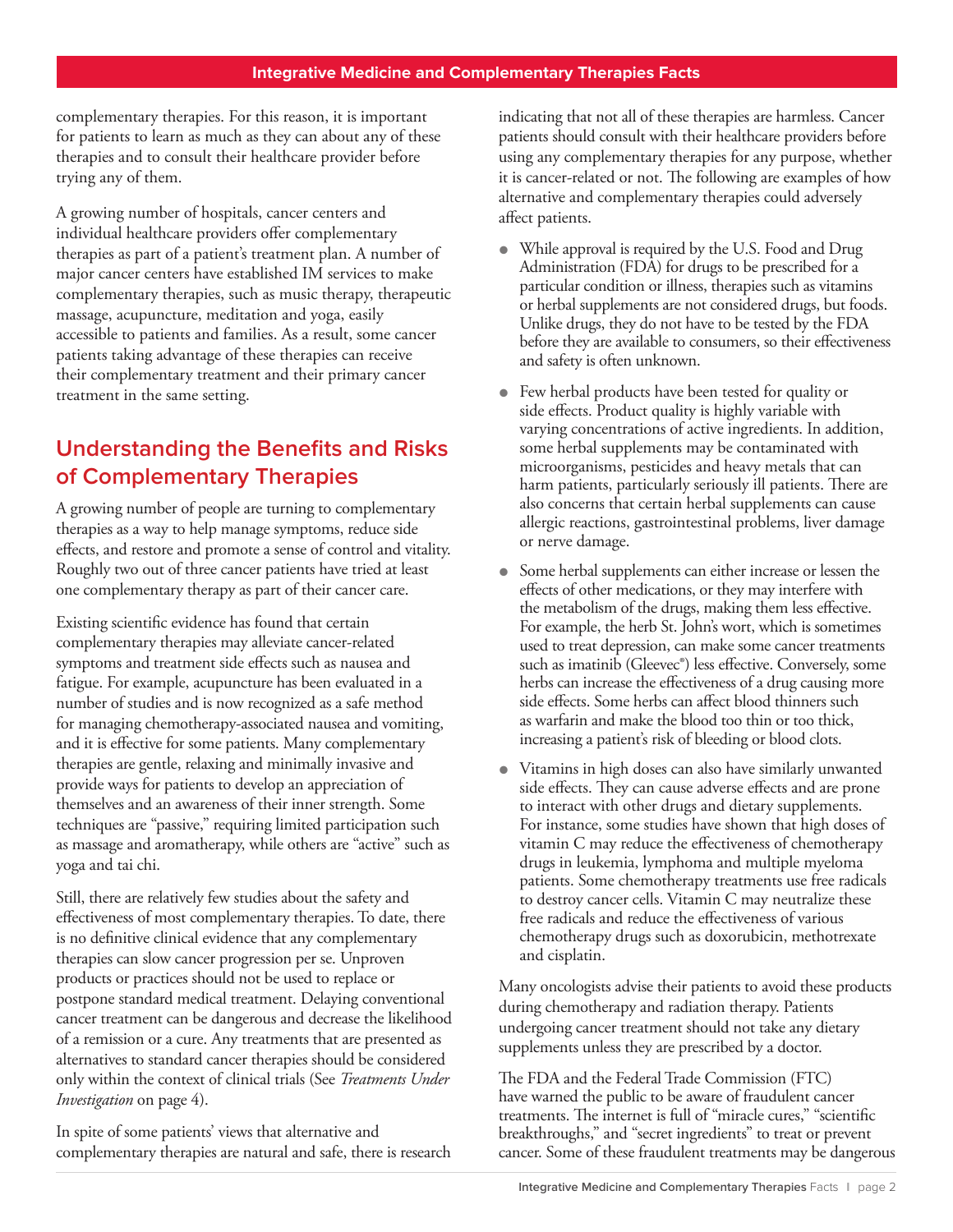and cause physical harm. Other fraudulent treatments may cause indirect harm by delaying or interfering with proven, effective treatments. Any patient considering using an anticancer product seen in advertisement should talk with their healthcare provider first.

# **What Types of Complementary Therapies are Available?**

Complementary therapies can be grouped into five major categories:

1. **Ancient/Traditional medical systems.** These systems include traditional Chinese medicine, Ayurvedic medicine, homeopathy and naturopathy. Traditional Chinese medicine emphasizes the balance of qi ("chee") or vital energy. Within this system, illness is defined as a disturbance in the balance of vital energy or various organ systems. Ayurvedic medicine is a system of healing which evolved from teachings in ancient India. It stresses the use of body, mind and spirit in disease prevention and treatment and strives to achieve harmony within the individual. Homeopathy and naturopathy are alternative health systems that have been part of Western culture for the last few centuries. Examples of techniques used in alternative medical systems include acupuncture, herbal medicine and restorative physical exercises.

2. **Mind-body interventions.** Mind-body interventions use strategies to enhance the mind's ability to affect physical health. Interventions aim to help patients relax, reduce stress and relieve symptoms associated with cancer and cancer treatments. Examples include meditation, hypnosis, yoga, tai chi, and music therapy.

3. **Biologically based treatments.** These therapies involve substances found in nature, such as herbs, foods, vitamins and other dietary supplements. Few herbal products have been tested for side effects or quality. However, the FDA can remove a product from the market if the product is deemed harmful.

4. **Manipulative and body-based therapies.** These methods are based on the manipulation and/or movement of one or more parts of the body. These therapies may be used to treat pain, stress and anxiety and to improve general well-being. Examples include chiropractic treatments, therapeutic massage and reflexology.

5. **Energy therapies.** These therapies focus either on energy originating within the body (biofields) or from outside sources (electromagnetic fields). The aim of energy therapy is to balance the energy flow in the patient. Therapies such as reiki, healing touch, qi gong, and magnetic field therapy work with the body's energy levels to reduce stress and anxiety and to promote well-being.

# **Complementary Therapies for Cancer Symptoms and Treatment Side Effects**

An integrative healthcare team evaluates the physical, emotional and spiritual needs of each patient and then recommends and incorporates specific therapies and lifestyle changes as part of a comprehensive treatment plan. Team members consider the scientific evidence, identified risks and benefits, and individual preferences when they advise patients about various complementary therapies.

Complementary therapies do not work for everyone. While some patients find relief from complementary therapies, some have found them to be ineffective or have reported problems. Benefits may vary from individual to individual. The following is a partial list of complementary therapies:

- **Acupuncture**—Acupuncture has been used in China for thousands of years as part of traditional Chinese medicine. Acupuncturists insert very thin needles through the skin at strategic places known as acupuncture points. Sometimes heat and pressure is used along with the needles. There is substantial evidence that acupuncture can help relieve treatment-related nausea and vomiting in cancer patients. There is mixed evidence on whether acupuncture relieves other symptoms such as cancer pain, fatigue, anxiety, sleep problems, dry mouth and neuropathy, but it can be tried if symptoms are severe and conventional therapies are ineffective. It is important for acupuncturists to follow strict clean needle procedures by using a new set of disposable needles for each patient.
- **Aromatherapy**—Aromatherapy is the use of essential oils from plants. Essential oils are usually massaged into the body in a diluted form or they are added with water to a diffuser and inhaled. Aroma therapy may work by sending chemical messages to the area of the brain that affects mood and emotions. There is some evidence suggesting that aromatherapy massage can help cancer patients reduce stress, anxiety and fatigue.
- **Exercise**—A growing body of evidence suggests that physical exercise (walking, swimming, strength training) improves a cancer patient's fatigue and increases energy levels. Patients who exercise are less tired, less depressed and sleep better than patients who do not exercise. Exercise works by maintaining or building a person's stamina and strength. Before starting an exercise program, patients should consult with their healthcare team. Patients may be referred to a physical therapist for a physical assessment and an exercise plan. A patient's exercise plan should be individualized based on the patient's age, type of cancer and physical fitness level.
- **Hypnosis**—Hypnosis is a trance like state (similar to daydreaming) in which the body is relaxed but the mind is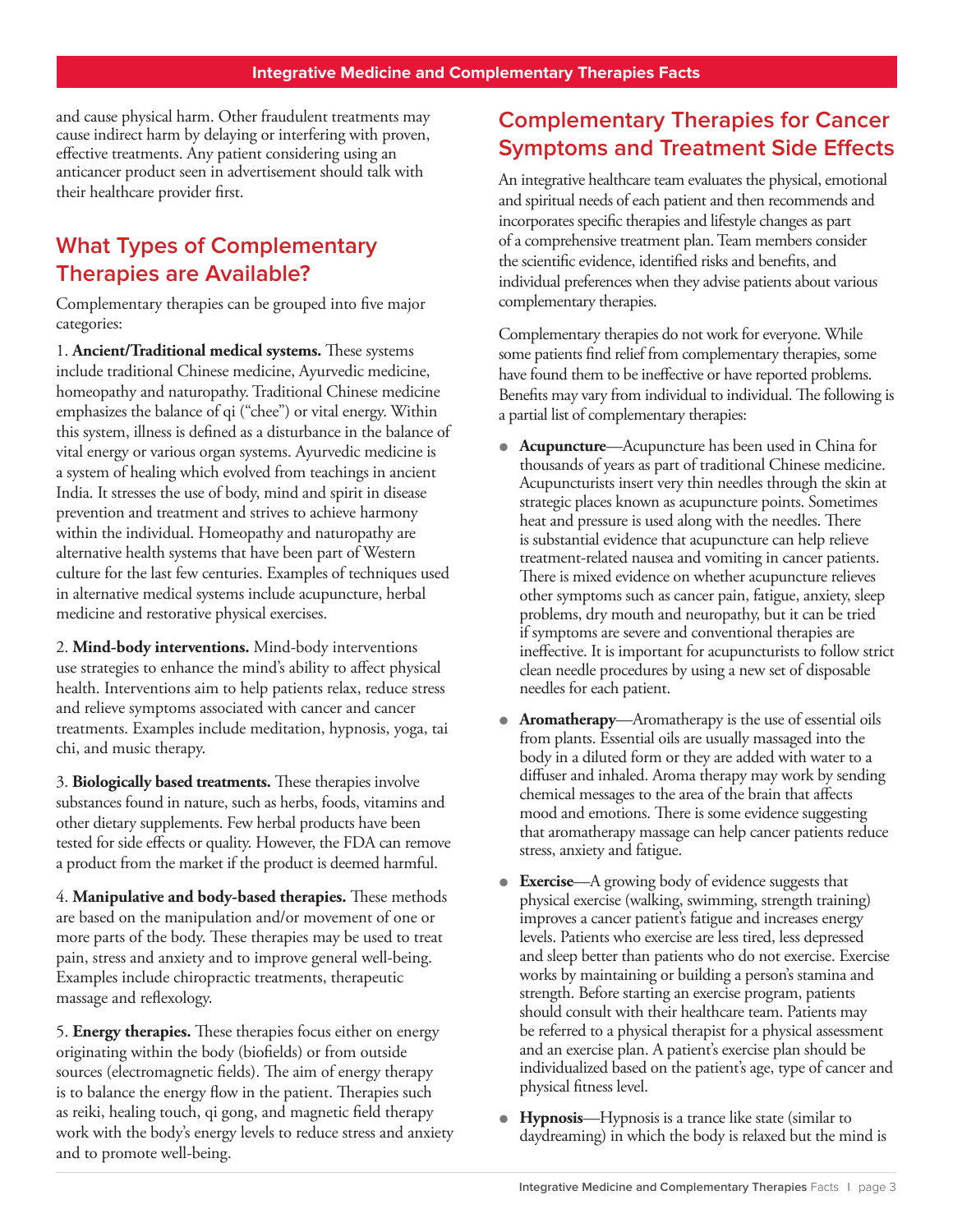active. A specially trained therapist can direct the patient's attention to specific thoughts, feelings, images, sensations or behaviors. While under hypnosis, a person may feel calm, relaxed and more open to positive suggestions that may help reduce physical symptoms such as pain, anxiety, nausea and vomiting.

- **Massage Therapy**—Research suggests that massage therapy may help relieve symptoms such as pain and anxiety in cancer patients. Massage therapy involves pressure to muscle and connective tissue to reduce tension and pain, improve circulation, and encourage relaxation. Patients should consult with their healthcare providers before starting massage therapy to learn if there are any special precautions needed. For example, a massage therapist should not use deep or intense pressure especially near enlarged lymph nodes or on skin that is sensitive following radiation therapy.
- **Meditation**—Meditation is a mind-body practice that focuses the mind and increases awareness. Meditation has a long history of use for increasing calmness and physical relaxation, improving psychological balance and enhancing overall health and well-being. The most extensively studied form of meditation in cancer patients is a multicomponent approach called mindfulness-based stress reduction (MBSR), which includes meditation, yoga, and group dynamics. MBSR may help cancer patients relieve anxiety, stress, fatigue, and sleep disturbances.
- **Music Therapy**—Music therapy uses music to help improve a person's health and well-being. It may include listening to relaxing music, singing, composing music and/or moving to music. In recent years, the use of music therapy has become more common for cancer patients. Music therapy may reduce stress, pain, anxiety, and nausea.
- **Relaxation Techniques**—Relaxation techniques promote health by relaxing the body and quieting the mind. These therapies are used to relieve stress and muscle tension, lower blood pressure and reduce pain. Relaxation techniques include guided imagery (focusing the mind on positive thoughts), biofeedback (learning to control specific body functions such as heart rate, blood pressure and muscle tension with the help of a special machine), self-hypnosis, and deep breathing exercises. For patients with cancer, regular relaxation training has decreased stress levels, increased immune system functioning, decreased pain, decreased the side effects of cancer treatment, and improved mood.
- **Tai chi**—Tai chi combines physical movement, breathing exercises and meditation to improve health and quality of life. In some patients, tai chi is effective in relieving pain, reducing fatigue and stress, and improving sleep quality. The practice may also help increase aerobic capacity, muscular strength, balance and flexibility in patients.

● **Yoga**—Yoga is an ancient Indian practice combining both the mind and the body. The various types of yoga usually combine physical postures, breath control and meditation or relaxation. Yoga may help improve anxiety, depression and stress in cancer patients. It should be noted, however, that only a small number of yoga studies in cancer patients have been completed. Therefore, more research is necessary. Since yoga involves physical activity, it is important for patients to discuss yoga with their healthcare providers to find out whether yoga may be safe for them.

| If you are<br>suffering from                 | <b>Consider trying</b>                                                                                |
|----------------------------------------------|-------------------------------------------------------------------------------------------------------|
| Anxiety, depression,<br>stress               | Acupuncture, aromatherapy,<br>exercise, hypnosis, massage therapy,<br>meditation, music therapy, yoga |
| Chemotherapy-<br>induced nausea/<br>vomiting | Acupuncture, aromatherapy,<br>hypnosis, massage therapy,<br>music therapy                             |
| Fatigue                                      | Acupuncture, aromatherapy, exercise,<br>meditation, tai chi, yoga                                     |
| Pain                                         | Acupuncture, hypnosis, massage<br>therapy, music therapy, relaxation<br>techniques                    |
| Sleep problems                               | Acupuncture, meditation, relaxation<br>techniques, yoga                                               |

### **Treatments Under Investigation**

Patients are encouraged to explore clinical trials. Clinical trials test new drugs and treatments before they are approved by the FDA as standard treatments. Clinical trials are carefully controlled research studies, conducted under rigorous guidelines to help researchers determine the beneficial effects and possible adverse effects of new treatments. Clinical trials are designed to be accurate and very safe. Patient participation in clinical trials is important in the development of new and more effective treatments for blood cancers and may provide patients with additional treatment options.

Conventional cancer treatments like chemotherapy, immunotherapy and radiation therapy have undergone years of rigorous study. Clinical trials to study various complementary therapies are underway in many locations across the country to assess their safety, benefits, dosing and relative effectiveness. Patients enrolled in complementary studies receive the best standard cancer treatment either with or without the complementary therapies in question.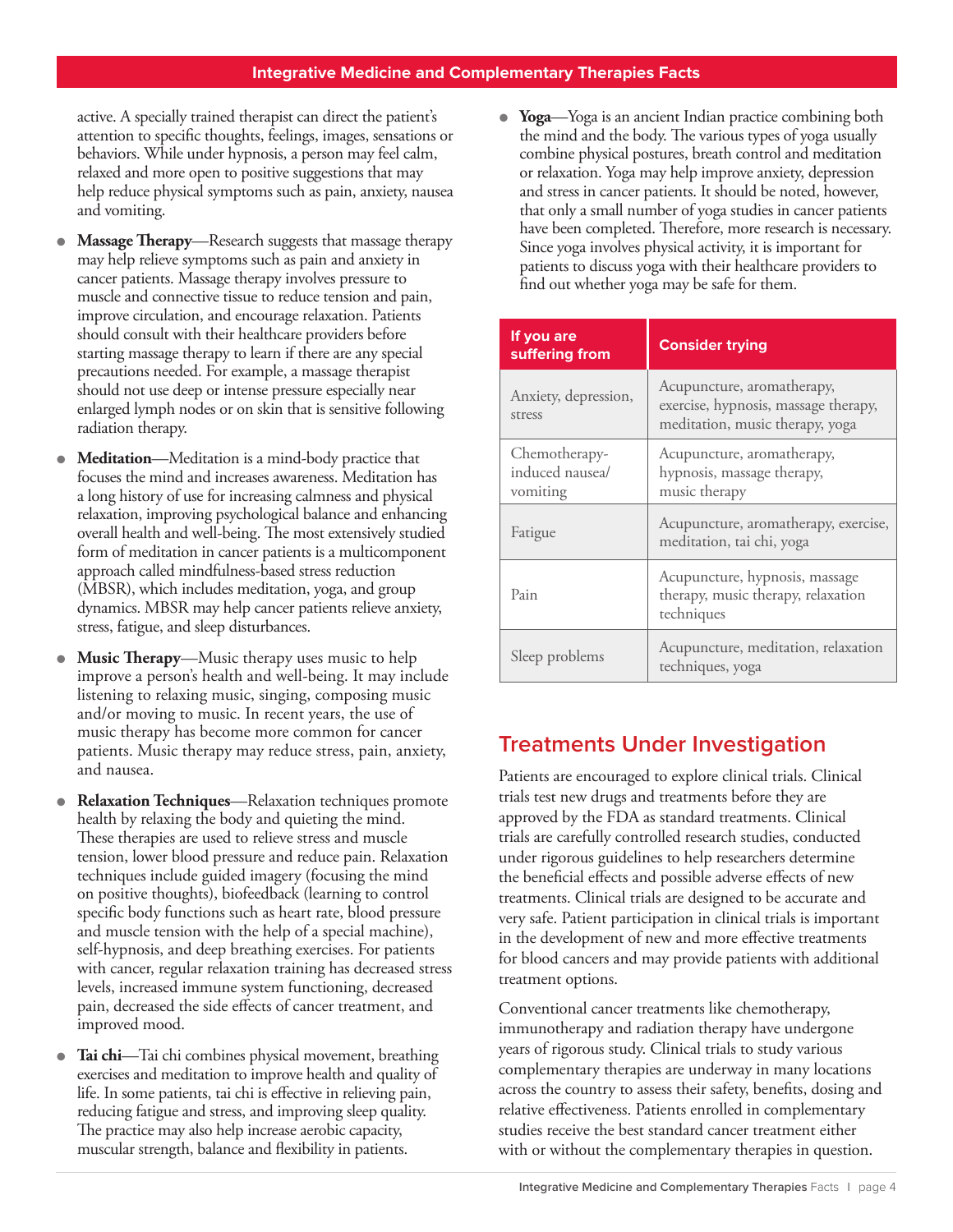For more information about clinical trials, see the free LLS booklet *Understanding Clinical Trials for Blood Cancers* or visit www.LLS.org/clinicaltrials.

### **The following are some complementary therapies currently under investigation:**

- Aromatherapy and essential oils in improving insomnia and other symptoms in patients with newly diagnosed acute leukemia undergoing chemotherapy
- Yoga therapy in improving quality of life in patients with childhood lymphoma or leukemia
- The effects of ginseng on cancer-related fatigue
- Brief mindful meditation practice in improving quality of life in patients with cancer undergoing radiation therapy
- Hypnotherapy in treating chronic pain in cancer survivors
- Stress management training in reducing stress in caregivers of patients with blood cancers undergoing donor stem cell transplantation
- Natural products that may be of value in cancer prevention or treatment such as bamboo extract, grape seed extract, white tea, red ginseng and S-adenosyl-L-methionine (SAMe).

# **Will My Insurance Pay for Complementary and Alternative Therapies?**

Some health insurance companies have started covering certain complementary therapies such as acupuncture and chiropractic care. Check with your insurance provider to find out about your health plan coverage.

# **Talking to Your Healthcare Provider**

Make sure to speak openly with your healthcare providers about any complementary or alternative therapies that you are currently using or considering. This is important because

- Many complementary therapies have not yet been extensively studied. For this reason, it is not widely known which are potentially helpful or harmful.
- Some therapies herbal remedies and dietary supplements in particular – can interact with radiation therapy or chemotherapy.
- If you have been doing research on specific complementary therapies, your healthcare providers can help you to better understand the scientific studies. Together, you can determine which therapies will be the most effective and safest for you.

### **Questions to Ask Your Healthcare Team**

### **Use the following questions as a guide to discuss complementary therapies with your healthcare team:**

- Are there complementary therapies that you would recommend?
- What research is available about this therapy's safety and effectiveness?
- What are the benefits and risks of this therapy?
- How will I know if the therapy is working or not?
- Will this therapy interfere with standard cancer treatments?
- Are there potential side effects? What should I look for?
- Do you offer this therapy as part of your practice? If not, can you refer me to a licensed practitioner in the area?
- Are there specific therapies which you would advise against?
- Do you know if this therapy is part of a clinical trial? Should I consider participating?

# **Locating an IM Specialist or a Complementary Health Practitioner**

If you are looking for a complementary health practitioner for treatment, it is important to conduct a careful and thorough search. Here are some suggestions to help in your search for a practitioner:

- Your oncologist or cancer center may be able to refer you to a complementary health practitioner. A local hospital or medical school, professional organizations, state regulatory agencies or licensing boards, or even your health insurance provider may also be able to give you a referral.
- Ask family and friends if they can recommend a practitioner for the type of therapy that you are seeking.
- Learn as much as you can about any prospective practitioner including education, training, licensing and certifications.

Be sure to find out whether the practitioners you are considering are licensed or certified and if they have worked with cancer patients. Before scheduling any appointments, ask how many years they have been in practice, where they received their training, as well as the estimated cost of treatment. The goal is to find practitioners who will work with your oncologist and other healthcare providers so that together, they can devise a treatment plan that meets your needs.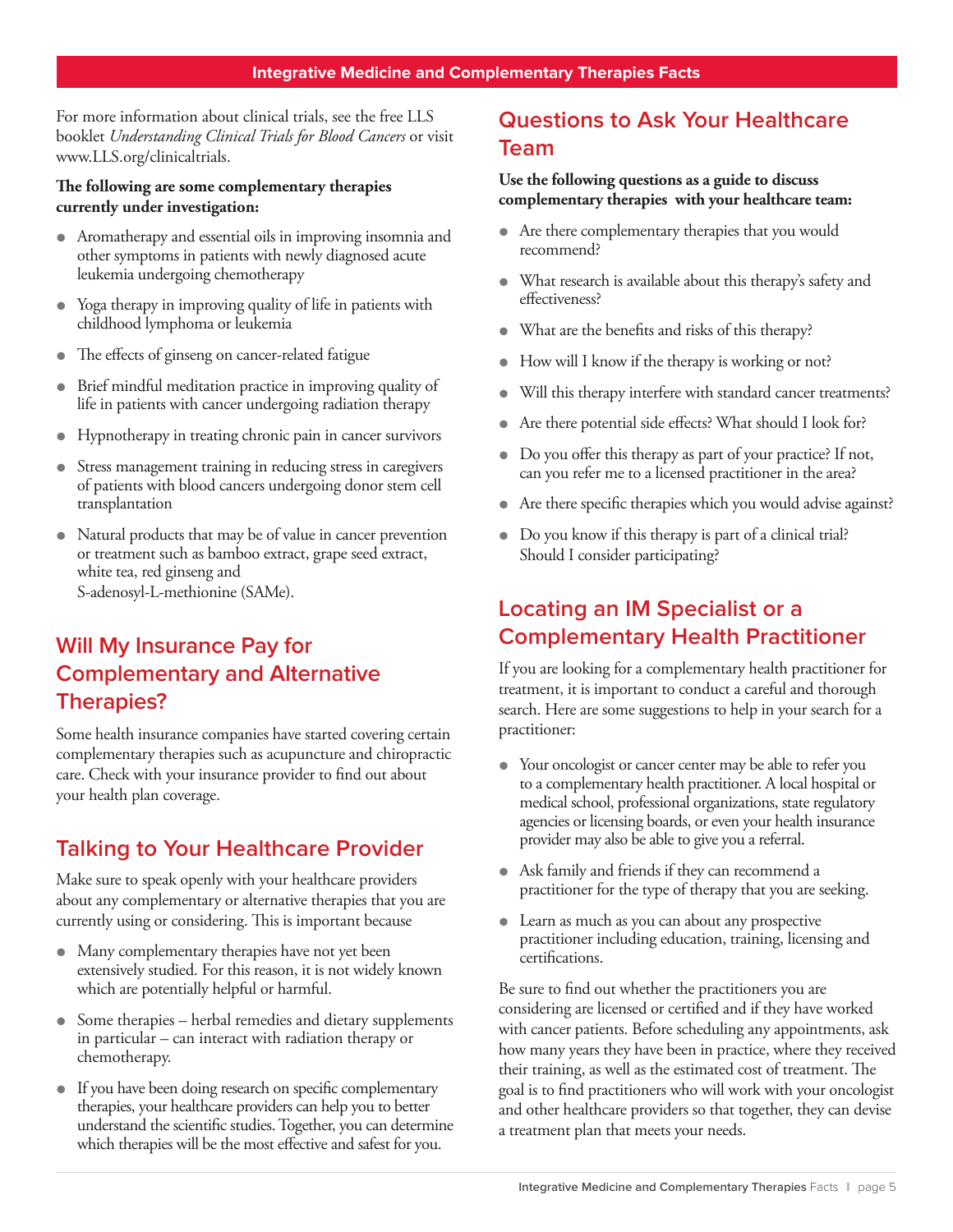# **Acknowledgement**

LLS gratefully acknowledges

### **Gary Deng, MD, PhD**

Medical Director, Integrative Medicine Service Attending Physician, Clinical Member Memorial Sloan Kettering Cancer Center Professor of Clinical Medicine Weill Cornell Medical College New York, NY

for his review of *Integrative Medicine and Complementary Therapies Facts* and his important contributions to the material presented in this publication.

# **We're Here to Help**

LLS is the world's largest voluntary health organization dedicated to funding blood cancer research, education and patient services. LLS has chapters throughout the United States and in Canada. To find the chapter nearest to you, visit our Web site at www.LLS.org/chapterfind or contact

### **The Leukemia & Lymphoma Society**

3 International Drive, Suite 200 Rye Brook, NY 10573 Contact an Information Specialist at (800) 955-4572 Email: infocenter@LLS.org.

LLS offers free information and services for patients and families touched by blood cancers. The following lists various resources available to you. Use this information to learn more, to ask questions, and to make the most of your healthcare team.

**Consult with an Information Specialist.** Information Specialists are master's level oncology social workers, nurses and health educators. They offer up-to-date disease and treatment information. Language services are available. For more information, please:

- Call: (800) 955-4572 (M-F, 9 a.m. to 9 p.m. EST)
- Email: infocenter@LLS.org
- Live chat: www.LLS.org
- Visit: www.LLS.org/informationspecialists

**Free Materials.** LLS offers free education and support publications that can either be read online or downloaded. Free print versions can be ordered. For more information, please visit www.LLS.org/booklets.

#### **Información en Español (LLS information in Spanish).**  For more information, please visit www.LLS.org/espanol.

**Telephone/Web Education Programs.** LLS offers free telephone/Web education programs for patients, caregivers and healthcare professionals. For more information, please visit www.LLS.org/programs.

### **Online Blood Cancer Discussion Boards and Chats.**

Online discussion boards and moderated online chats can provide support and help cancer patients to reach out to others in similar circumstances, and share information. For more information, please visit www.LLS.org/chat or www.LLS.org/discussionboards.

**LLS Community.** LLS Community is an online social network and registry for patients, caregivers, and supporters of those with blood cancer. It is a place to ask questions, get informed, share your experience and connect with others. To join visit www.LLS.org/community.

**Sign Up for an E-Newsletter.** Read the latest disease-specific news, learn about research studies and clinical trials, and find support for living with blood cancer. Please visit www.LLS.org/signup.

**LLS Chapters.** LLS offers support and services in the United States and Canada including *The Patti Robinson Kaufmann First Connection Program* (a peer-to-peer support program), in-person support groups, and other great resources. For more information about these programs or to contact your chapter, please:

- Call: (800) 955-4572
- Visit: www.LLS.org/chapterfind

**Clinical Trials (Research Studies).** New treatments for patients are ongoing. Patients can learn about clinical trials and how to access them. For more information, please call (800) 955-4572 to speak with our LLS Information Specialist who can help conduct clinical-trial searches.

**Advocacy.** The LLS Office of Public Policy (OPP) engages volunteers in advocating for policies and laws that encourage the development of new treatments and improve access to quality medical care. For more information, please:

- Call: (800) 955-4572
- Visit: www.LLS.org/advocacy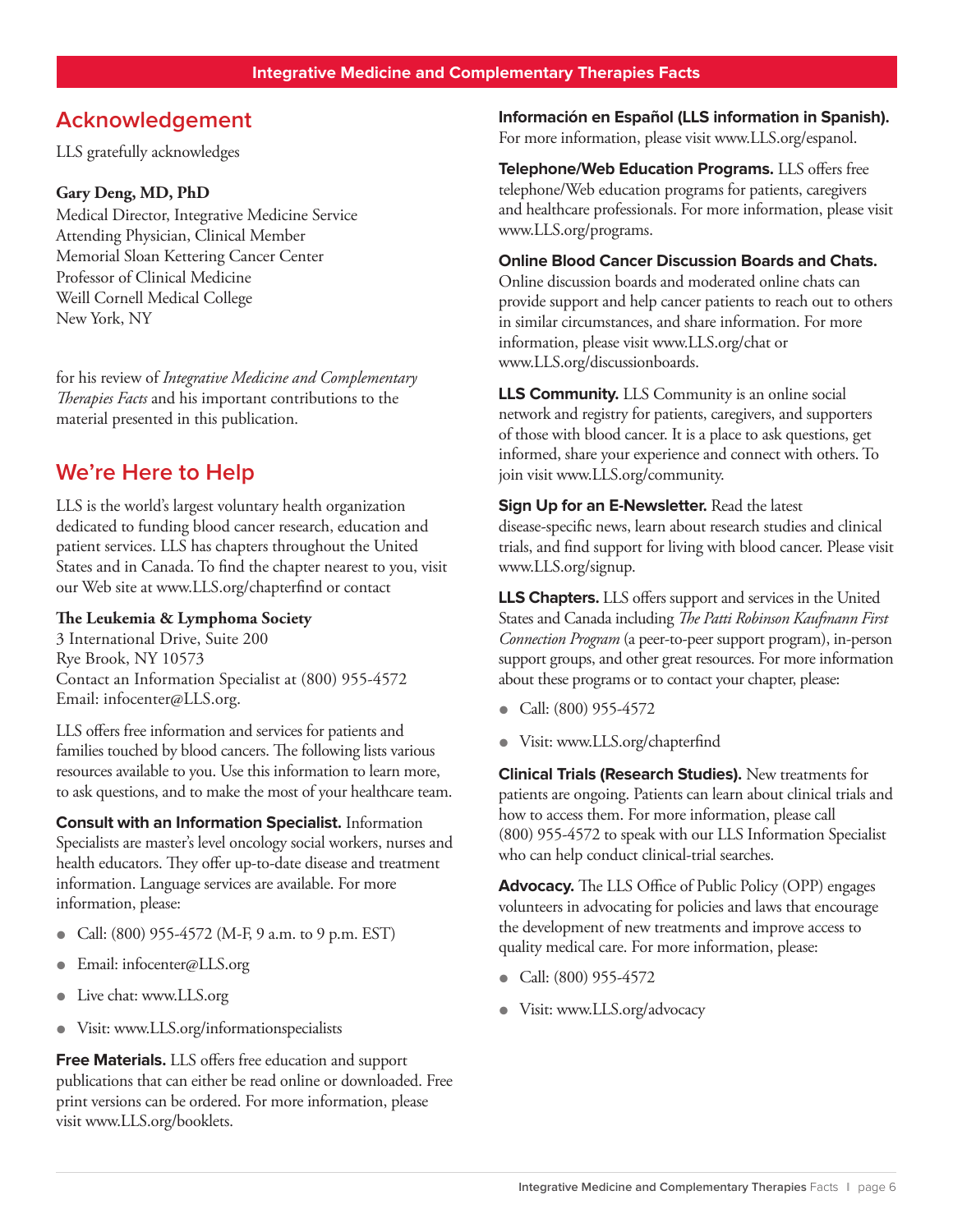### **Resources**

#### **Memorial Sloan Kettering Cancer Center www.mskcc.org (800) 525-2225**

Memorial Sloan Kettering Cancer Center's "About Herbs" database can help patients as well as healthcare professionals figure out the value of using common herbs, dietary supplements and some complementary therapies. "About Herbs" database can be found at https://www.mskcc.org/ cancer-care/treatments/symptom-management/integrativemedicine/herbs.

### **National Cancer Institute Office of Cancer Complementary and Alternative Medicine (OCCAM) http://cam.cancer.gov (800) 4-CANCER or (800) 422-6237**

OCCAM's website contains information and research on complementary and alternative therapies. To search complementary and alternative clinical trials for cancer patients, visit: https://www.cancer.gov/about-cancer/treatment/ clinical-trials/search.

### **National Center for Complementary and Integrative Health (NCCIH), National Institutes of Health www.nccih.nih.gov (888) 644-6226**

NCCIH's website contains reliable, objective and evidence based information on integrative healthcare including the fact sheets "Cancer: In Depth" and "Health Topics from A to Z."

### **Society for Integrative Oncology www.integrativeonc.org (518) 694-5543**

Develops practice guidelines on the use of integrative therapies during cancer treatment for clinicians and patients.

#### **U.S. Food and Drug Administration (FDA) www.fda.gov (888) 463-6332**

The FDA provides articles on dietary supplements and warnings concerning specific products with potentially serious side effects.

The FDA's web page dedicated to dietary supplements can be found at www.fda.gov/Food/DietarySupplements/default.htm

### **References**

Cassileth BR, Vickers AJ. Massage therapy for symptom control: outcome study at a major cancer center. *Journal of Pain Symptom Management.* 2004 Sept;28(3):244-9.

Deng GE, Cassileth BR. Integrative Oncology: Complementary therapies for pain, anxiety, mood disorder. *Cancer.* 2005;55(2):109-116.

Deng GE, Frenkel M, Cohen L et al. Evidence-based clinical practice guidelines for integrative oncology: complementary therapies and botanicals. *Journal of the Society for Integrative Oncology.* 2009 Summer;7(3):85-120.

Garcia MK, McQuade J, Haddad R et al. Systematic review of acupuncture in cancer care: a synthesis of the evidence. *Journal of Clinical Oncology.* 2013 March 1;3(7):952-60.

Heaney ML, Gardner JR, Karasavvas N et al. Vitamin C antagonizes the cytotoxic effects of antineoplastic drugs. *Cancer Research.* 2008 Oct 1;68(19):8031-8.

Institute of Medicine of the National Academies. Complementary and Alternative Medicine in the United States. Washington, DC: National Academies Press; 2005

Memorial Sloan Kettering Cancer Center. About herbs database. Available at https://www.mskcc.org/cancer-care/ treatments/symptom-management/integrative-medicine/ herbs. Accessed July 2016.

Myers C, Jacobsen P. Integrative medicine and oncology: emerging evidence. *Cancer Control.* 2005;12(3):146-147.

National Cancer Institute. Complementary and Alternative Medicine in Cancer Treatment (PDQ®). Available at https://nccih.nih.gov/health/cancer/complementaryintegrative-research. Accessed July 2016.

National Center for Complementary and Integrative Health. Cancer in depth. Available at: https://nccih.nih.gov/ health/cancer/complementary-integrative-research. Accessed July 2016.

Perrone G, Hideshima T, Ikeda H et al. Ascorbic acid inhibits antitumor activity of bortezomib in vivo. *Leukemia.* 2009 Sep;23(9):1679-86.

Rosenthal DS, Dean-Clower E. Integrative medicine in hematology/oncology: benefits, ethical considerations, and controversies. *Hematology*, the education program of the American Society of Hematology. 2005:491-497.